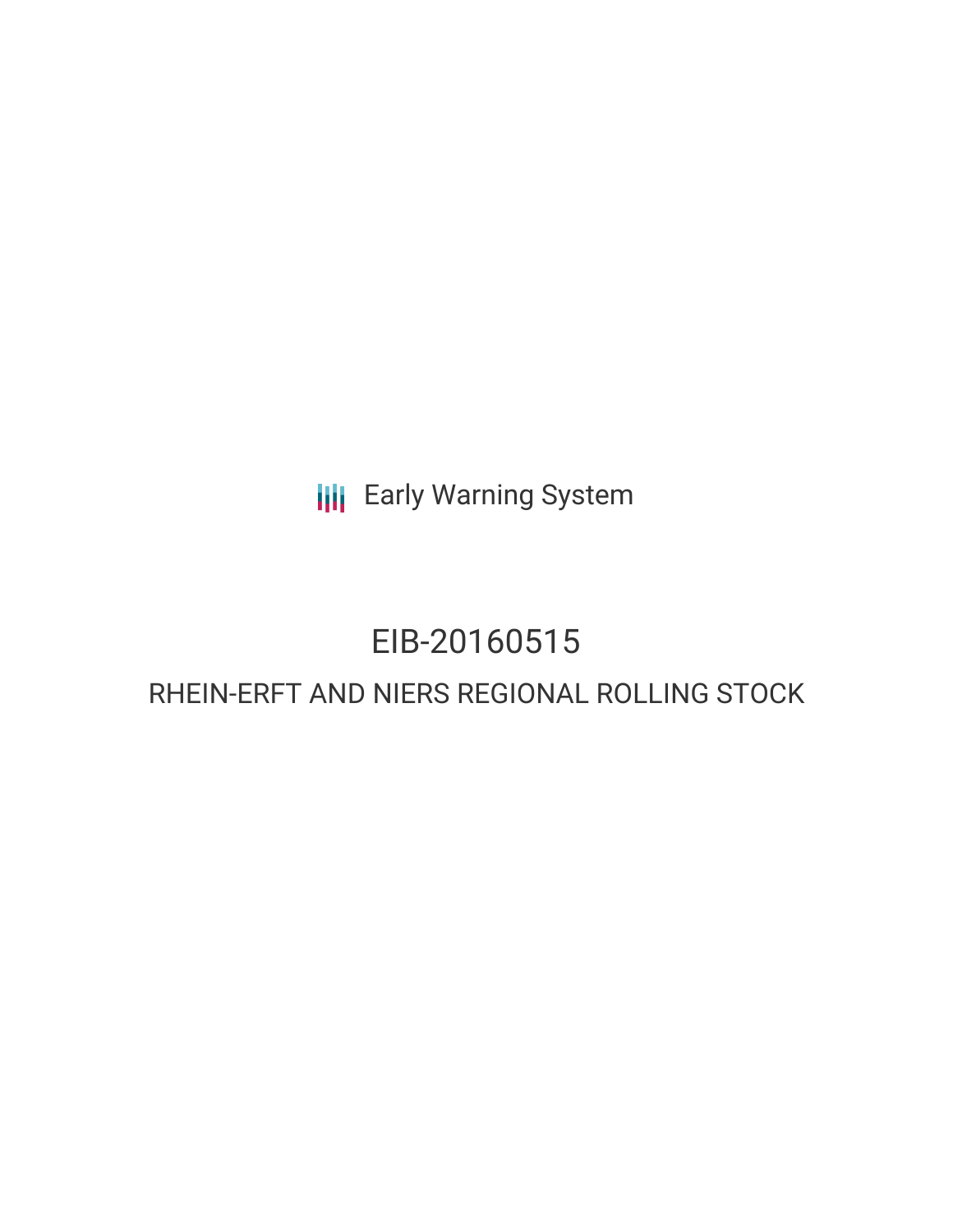

### **Quick Facts**

| <b>Countries</b>              | Germany                        |
|-------------------------------|--------------------------------|
| <b>Financial Institutions</b> | European Investment Bank (EIB) |
| <b>Status</b>                 | Proposed                       |
| <b>Bank Risk Rating</b>       | U                              |
| <b>Sectors</b>                | Transport                      |
| <b>Investment Type(s)</b>     | Loan                           |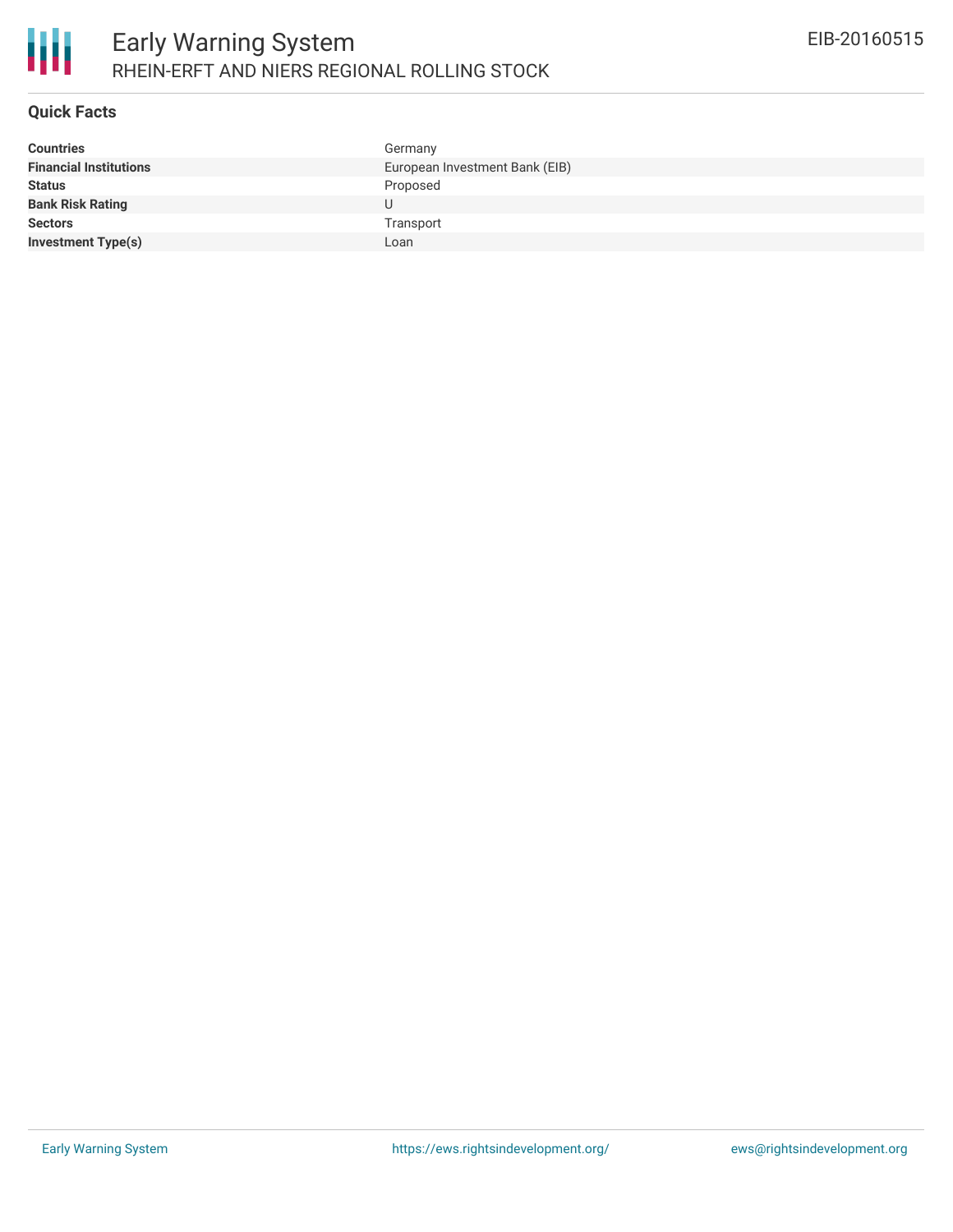

### **Project Description**

According to EIB website, the project consists of acquiring new rolling stock (electric multiple units) and associated equipment to provide regional passenger rail services on the RE 8 (Koblenz-Bonn(Beuel)-Koln-Monchengladbach) and RB 33 (Essen-Duisburg-Monchengladbach-Lindern-Aachen/Heinsberg) franchises in Germany.

It will improve the public transport service on rail links RE 8 and RB 33 in Germany. The project will contribute to maintaining public transport competitiveness and attractiveness, thus preventing a modal shift towards private transport, and improve commuting and mobility in the region. The project is in line with the key EU objectives of protection and enhancement of the urban environment and creation of sustainable cities and communities. The project is therefore eligible under Article 309 point (c) "common interest", of the Treaty on the Functioning of the EU. Furthermore, the project is in line with the EIB policy on climate change, falling into the category of sustainable transport.

It will be ensured that this project is implemented in compliance with the EU legislation in terms of environmental and social aspects.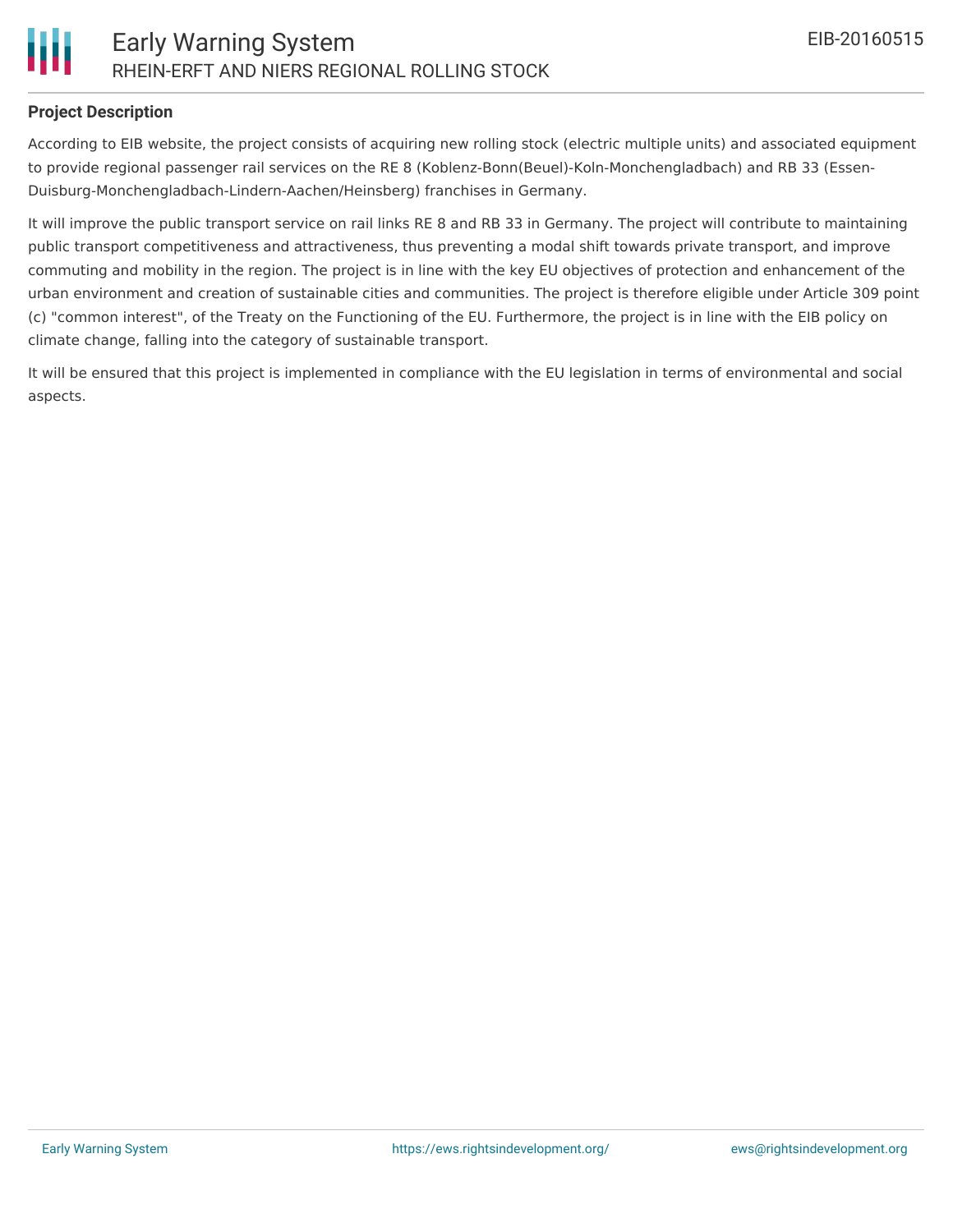# 圃

### **Investment Description**

European Investment Bank (EIB)